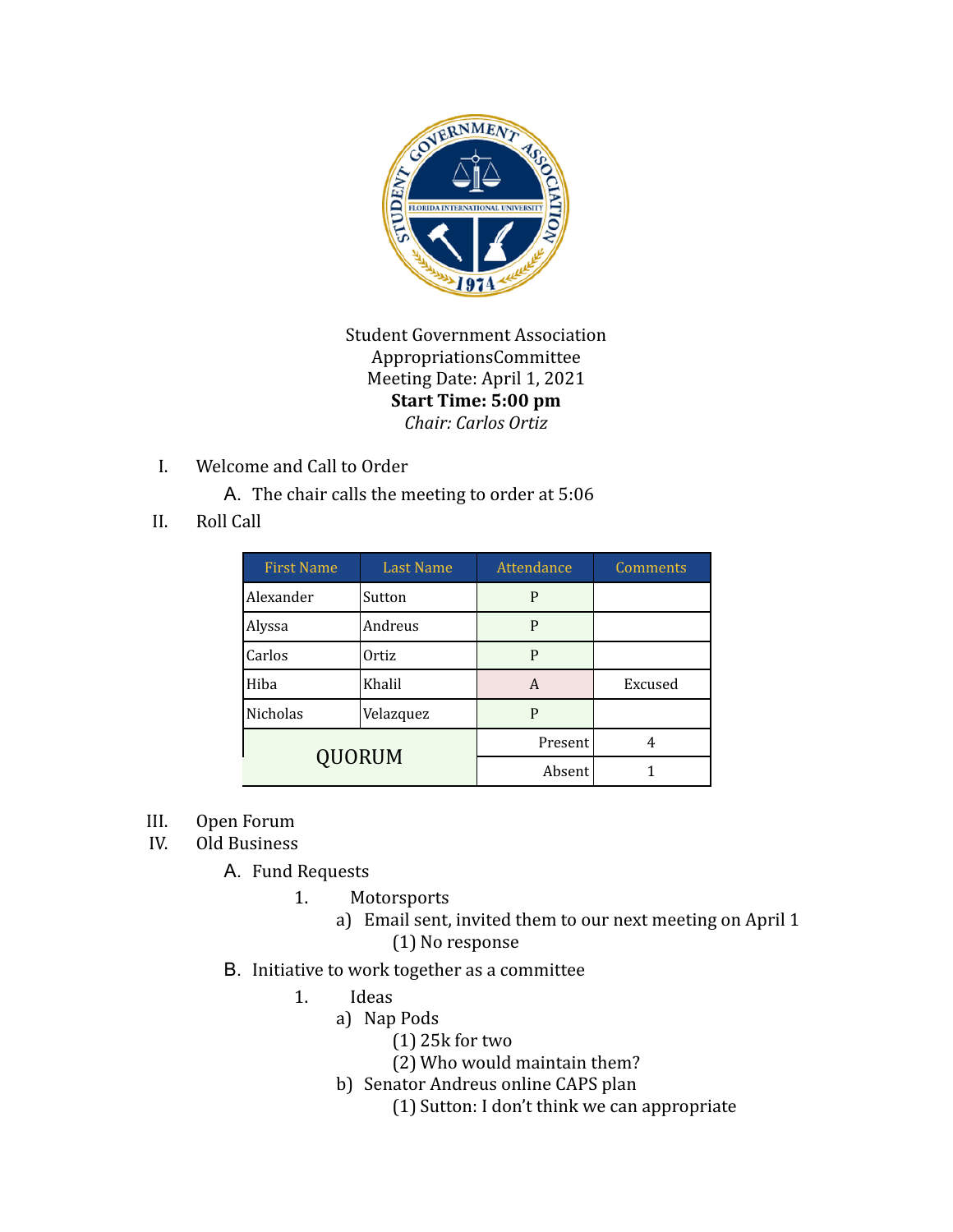- c) Sutton: Clean the stairs at SASC
- d) Pop-up Chargers
- e) Chairman: Ask Janelle our timeline

### V. New Business

- A. A Bill to register a Little Free Library at FIU
	- 1. Senator Velazquez motions to enter voting procedure. Senator Andreus seconds. Motion passes.

| <b>First Name</b> | <b>Last Name</b> | Vote       | Reason |
|-------------------|------------------|------------|--------|
| Alexander         | Sutton           | Y          |        |
| Alyssa            | Andreus          | Y          |        |
| Carlos            | Ortiz            | Y          |        |
| Hiba              | Khalil           |            |        |
| Nicholas          | Velazquez        | Y          |        |
| <b>PASS</b>       |                  | Yay        | 4      |
|                   |                  | Nay        |        |
|                   |                  | Abstention |        |

### VI. Announcements

A. Senator Sutton

- 1. Food Pantry
	- a) Coming along well
	- b) Going to start promoting soon
	- c) People need to bring the food
	- d) April 5-9
- 2. Free laundry initiative (free laundry week)
	- a) Trying to do this next Semester
	- b) Chuck It For Charity
- 3. Homelessness Initiative
- 4. Nad pods
- 5. Remote Classes
- B. Senator Khalil
- C. Senator Velazquez
	- 1. New SIPA Dean Student Survey
	- 2. Deffo want to do something with UA
- D. Senator Andreus
	- 1. Honorlock
		- a) Will this still be relevant
- E. Senator Ortiz